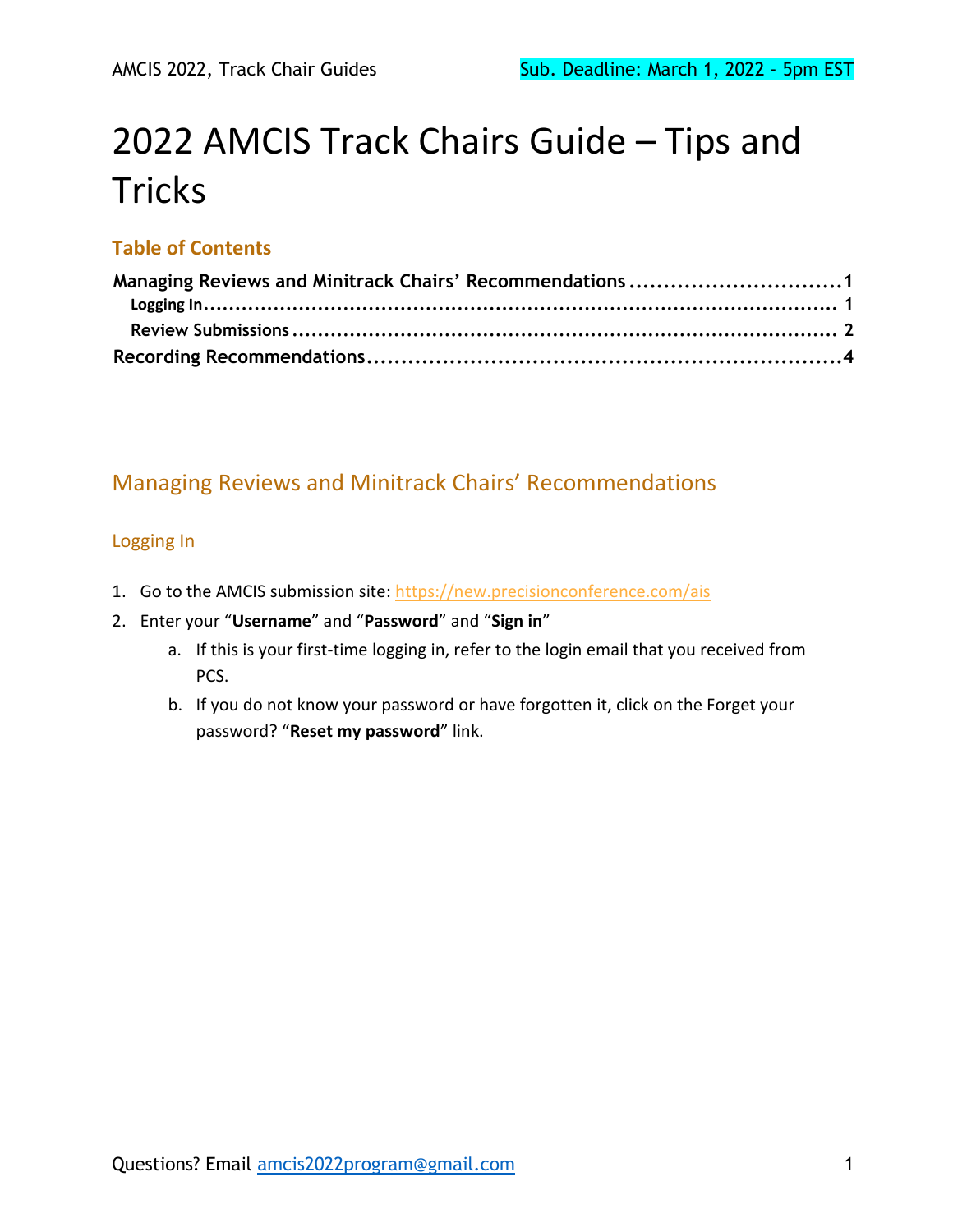| $\mathcal{C}$<br>A https://new.precisionconference.com/user/login<br>$\rightarrow$<br>$\triangle$<br>$\leftarrow$ |                                                                                                      | Q ☆ | $\mathbf{c}_0$ : |  |
|-------------------------------------------------------------------------------------------------------------------|------------------------------------------------------------------------------------------------------|-----|------------------|--|
|                                                                                                                   |                                                                                                      |     |                  |  |
|                                                                                                                   | AIS submission and review                                                                            |     |                  |  |
|                                                                                                                   | You have signed out.                                                                                 |     |                  |  |
|                                                                                                                   | Sign in below to submit a contribution, to sign up as a reviewer, or to review assigned submissions. |     |                  |  |
| <b>Username or Email</b><br>Password                                                                              | 黾<br>喝<br>Remember me                                                                                |     |                  |  |
|                                                                                                                   | Sign in                                                                                              |     |                  |  |
|                                                                                                                   | Create an account<br><b>Reset my password</b>                                                        |     |                  |  |

#### <span id="page-1-0"></span>Review Submissions

1. Once logged in, select "**Chairing**" then "**AMCIS 2022 Papers (Completed and ERF) - TrackName** "

**Subcommittee Chairing** 

2. Here you will see the track chair options. Choose the "**submissions**" link to see all of the submissions to your track. Alternatively, you can select "**Reviews (as a spreadsheet)**" to download the submissions to your track in an Excel file. Note: there are various other links available on this page, however it is recommended that you only use the "submissions" link.

> Submissions Committee **Reviewers Final submissions** Send email Committee bidding (as a spreadsheet) **Declare** conflicts Reviews (as a spreadsheet)

3. The **submissions** view will show you a spreadsheet view of each paper in your track. You can use any of the headings to sort your papers.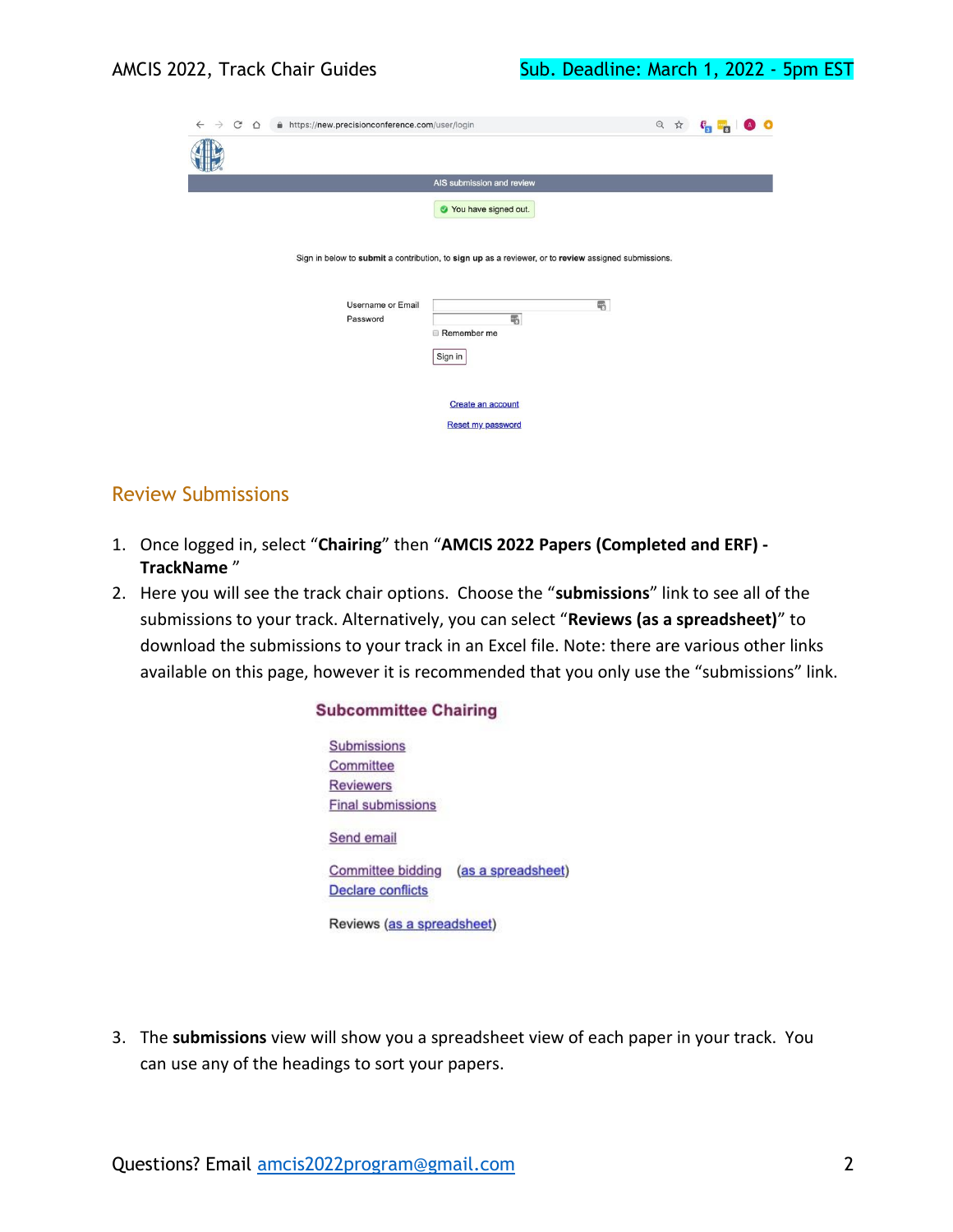|                          |                        |                     |                                                         |                                  |          |                                 |                    |                     |                     | Cancún 2019 |
|--------------------------|------------------------|---------------------|---------------------------------------------------------|----------------------------------|----------|---------------------------------|--------------------|---------------------|---------------------|-------------|
|                          |                        |                     | Submissions                                             | Reviews                          | Chairing | Account                         |                    |                     |                     | sign out    |
|                          |                        |                     |                                                         | AMCIS 20XX Papers (Completed and |          |                                 |                    |                     |                     |             |
| <b>Submissions</b>       |                        |                     |                                                         |                                  |          |                                 |                    |                     |                     |             |
| Previous 1 Next          |                        |                     |                                                         |                                  |          | Show all $\div$ entries Search: |                    |                     | Columns<br>Download | Help        |
| <b>Action</b><br>ID<br>₿ | <b>Title</b><br>(728)  | <b>Contact Name</b> | <b>Contact Email</b>                                    |                                  |          | <b>Status</b>                   | <b>Shared Note</b> | <b>Subcommittee</b> | <b>Minitrack</b>    |             |
| ۸                        |                        | Δ<br>÷              |                                                         |                                  |          | š<br>÷                          |                    | ÷                   |                     | ÷           |
|                          |                        |                     |                                                         |                                  |          |                                 |                    |                     |                     |             |
| 日                        | 1001 Test Submission 1 | Author, Test        | test author amcis19b@precisionconference.com incomplete |                                  |          |                                 |                    |                     |                     |             |
| 0                        | 1002 Test Submission 2 | Author, Test        | test author amcis19b@precisionconference.com incomplete |                                  |          |                                 |                    |                     |                     |             |
| $\Box$                   | 1003 Test Submission 3 | Author, Test        | test author amcis19b@precisionconference.com incomplete |                                  |          |                                 |                    |                     |                     |             |
| 0                        | 1004 Test Submission 4 | Author, Test        | test author amcis19b@precisionconference.com incomplete |                                  |          |                                 |                    |                     |                     |             |

- a. Note: **submissions in this system are automatically assigned to minitracks** (as authors are able to choose minitracks upon manuscript submission). Track chairs may review the papers that have been submitted to each minitrack by sorting by "Minitrack" (click the track heading to do this sort) Minitrack chairs have been asked to make sure that submissions "fit" in their minitrack, however you may help minitrack chairs with this review during your review of submissions.
- b. Note: the submissions page shows submission type (completed or ERF). This **submission type has been selected by the manuscript authors and should not be changed** by the track chairs.
- 4. To review the submission details, click on the Submission Title (e.g., the above image says "Test Submission").
- 5. On each submission page you will be able to see all reviews that have been submitted for each paper as well as minitrack chair reviews.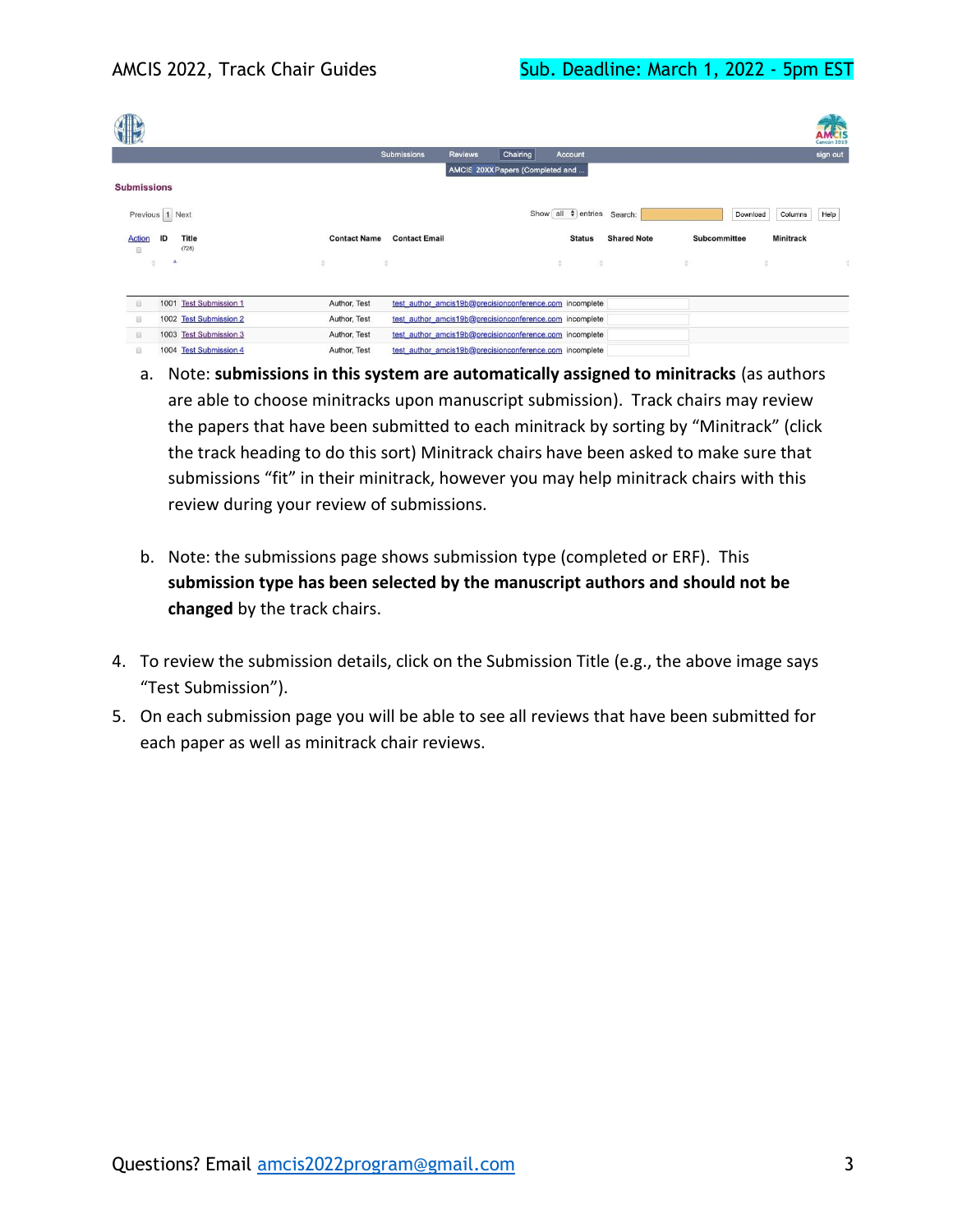**ATTE** 

|                                      |                                       |       |               | <b>Submissions</b> |  |            | <b>Reviews</b> | Chairing                         | Account |
|--------------------------------------|---------------------------------------|-------|---------------|--------------------|--|------------|----------------|----------------------------------|---------|
|                                      |                                       |       |               |                    |  |            |                | AMCIS 20XX Papers (Completed and |         |
|                                      | Submission 1001 - "Test Submission 1" |       |               |                    |  |            |                |                                  |         |
| <b>Edit submission</b>               |                                       |       |               |                    |  |            |                |                                  |         |
| Delete submission                    |                                       |       |               |                    |  |            |                |                                  |         |
| Allow late submission                |                                       |       |               |                    |  |            |                |                                  |         |
| <b>Edit comments to authors</b>      |                                       |       |               |                    |  |            |                |                                  |         |
| Move submission to another track     |                                       |       |               |                    |  |            |                |                                  |         |
| See action log                       |                                       |       |               |                    |  |            |                |                                  |         |
| See email log                        |                                       |       |               |                    |  |            |                |                                  |         |
| <b>Reviews</b>                       |                                       |       |               |                    |  |            |                |                                  |         |
| <b>Reviewer</b>                      | Role                                  | Score | <b>Review</b> | Action             |  | Invitation |                |                                  |         |
| <b>Test Committee</b>                | minitrack chair                       |       |               | remove edit        |  | invite     |                |                                  |         |
| <b>Test Reviewer</b> (Stewart)       | reviewer                              |       |               | remove edit        |  | invite     |                |                                  |         |
| <b>Assign reviewer</b>               | Provide name or email.                |       |               |                    |  | 喎          | Continue       |                                  |         |
| <b>Show potential reviewers</b>      |                                       |       |               |                    |  |            |                |                                  |         |
| Mail to reviewers of this submission |                                       |       |               |                    |  |            |                |                                  |         |
| See all reviews on one page          |                                       |       |               |                    |  |            |                |                                  |         |
| <b>Discussion</b>                    |                                       |       |               |                    |  |            |                |                                  |         |
|                                      | Reviewers cannot see the discussion.  |       |               |                    |  |            |                |                                  |         |
|                                      |                                       |       |               |                    |  |            |                |                                  |         |

contact: Test Author (test\_author\_amcis19b@precisionconference.com)

### <span id="page-3-0"></span>Recording Recommendations

- 1. In the submissions view, please submit your *recommendation* (not final decision) to the program chairs using the "**Decision**" drop down.
	- a. You may choose: "A: Recommend accepting the paper 'as is'", "REV: Recommend accepting the paper subject to revision", or "R: Recommend rejecting the paper."
	- b. For the comments to the author, you will use the "**Edit comments to the authors**" link on each submission page.